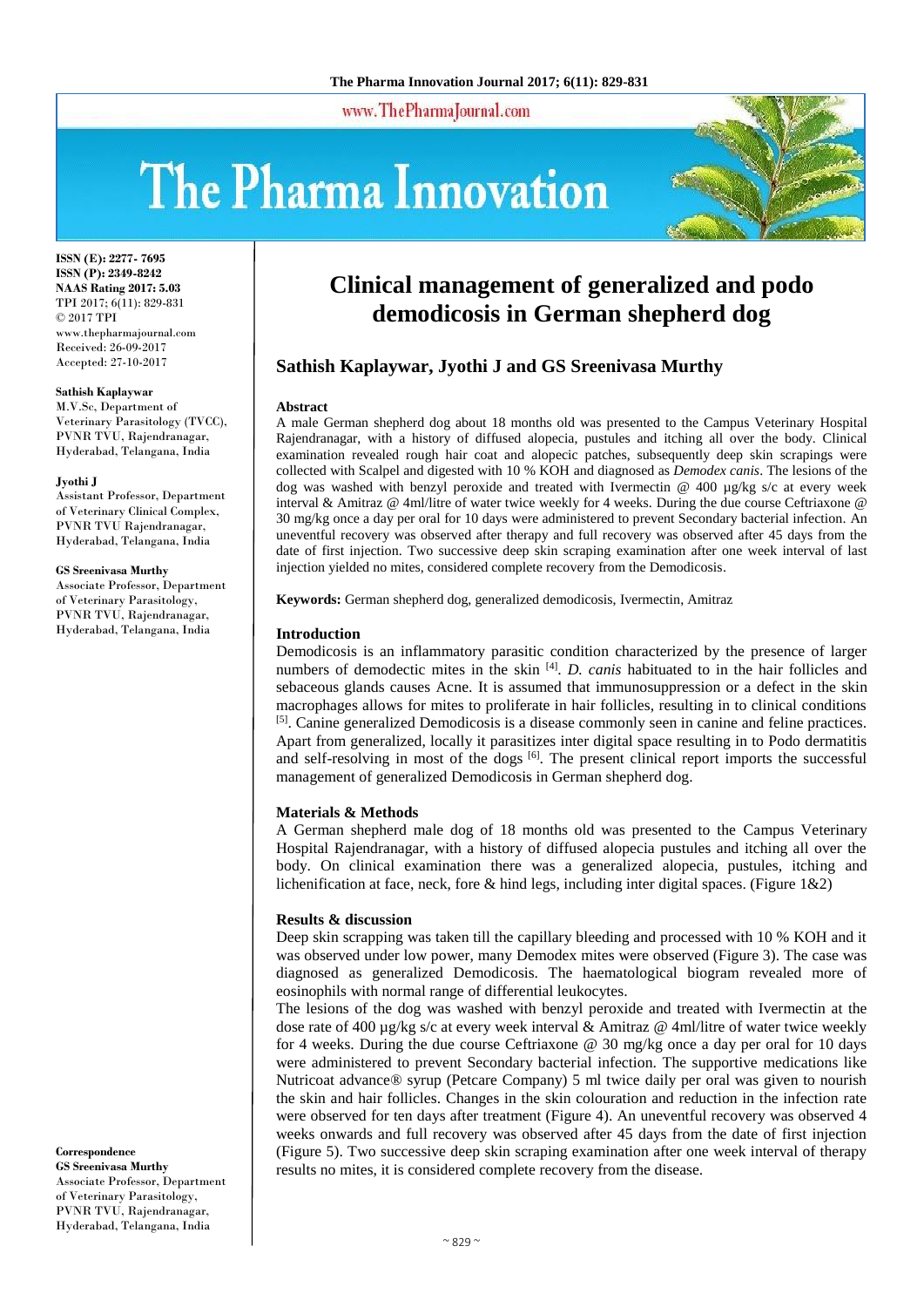## **Discussion**

The present study was considered as a generalised Demodicosis. Many clinicians tried different formulations and reviewed and reported there efficacies. In the present case the weekly dose of Ivermectin at 400µg/kg s/c combination with Amitraz (5%) lotion and benzyl peroxide shampoo showed a good success in the therapy of generalised Demodecosis.

Even though ivermectin is not licensed for use in canine Demodicosis, weekly injection at a dose of 0.4 mg/kg s/c given variable and inconsistent results [1]. The success rate of Amitraz therapy in canine Demodicosis varies from 0 to 92% [1, 6, 7, 3]. Benzyl peroxide-based shampoo are often recommended because of their keratolytic and supposed follicular flushing activity  $[6]$ . The use of broad spectrum antibiotic is majorly due to the fact that most cases of canine generalized demodicosis involve a secondary bacterial skin infection, which needs administration of systemic antibiotics for several weeks along with acaricidal treatment [8].

# **Conclusion**

It is concluded that Demodec mange in dogs with many dermatological conditions is major constraints and causes severe morbidity. Hence Macrocyclic lactones derivative like Ivermectin with Amitraz found to be long acting and has got great efficacy in canine parasitic management.

# **Acknowledgements**

We are thankful to Dean, Faculty of Veterinary Sciences of PVNR TVU for providing the financial support to conduct clinical study at Department of Teaching Veterinary Clinical Complex in the University.

# **Author Contributions**

- 1. Dr. Sathish Kaplaywar M.V.Sc, Department of Veterinary Parasitology (TVCC), PVNR TVU Rajendranagar, Hyderabad.
- 2. Dr. Jyothi J. Assistant Professor, Department of Teaching Veterinary Clinical Complex, PVNR TVU Rajendranagar, Hyderabad.
- 3. Associate Professor, Department of Veterinary Parasitology, PVNR TVU, Rajendranagar, Hyderabad.

# **Ethical Approval**

This article does not contain any studies with human participants or animals performed by any of the authors



**Fig 1:** Alopecia & thickening of skin –head, legs before therapy



**Fig 2**: Erythematous lesions observed in inter digital space in forelimb.



**Fig 3:** Microscopic image of *Demodex canis* mites (40X) in deep skin scrapping



**Fig 4:** Improvement observed from ten days post therapy.



**Fig 5:** Complete recovery observed after 45days from *Demodex canis.*